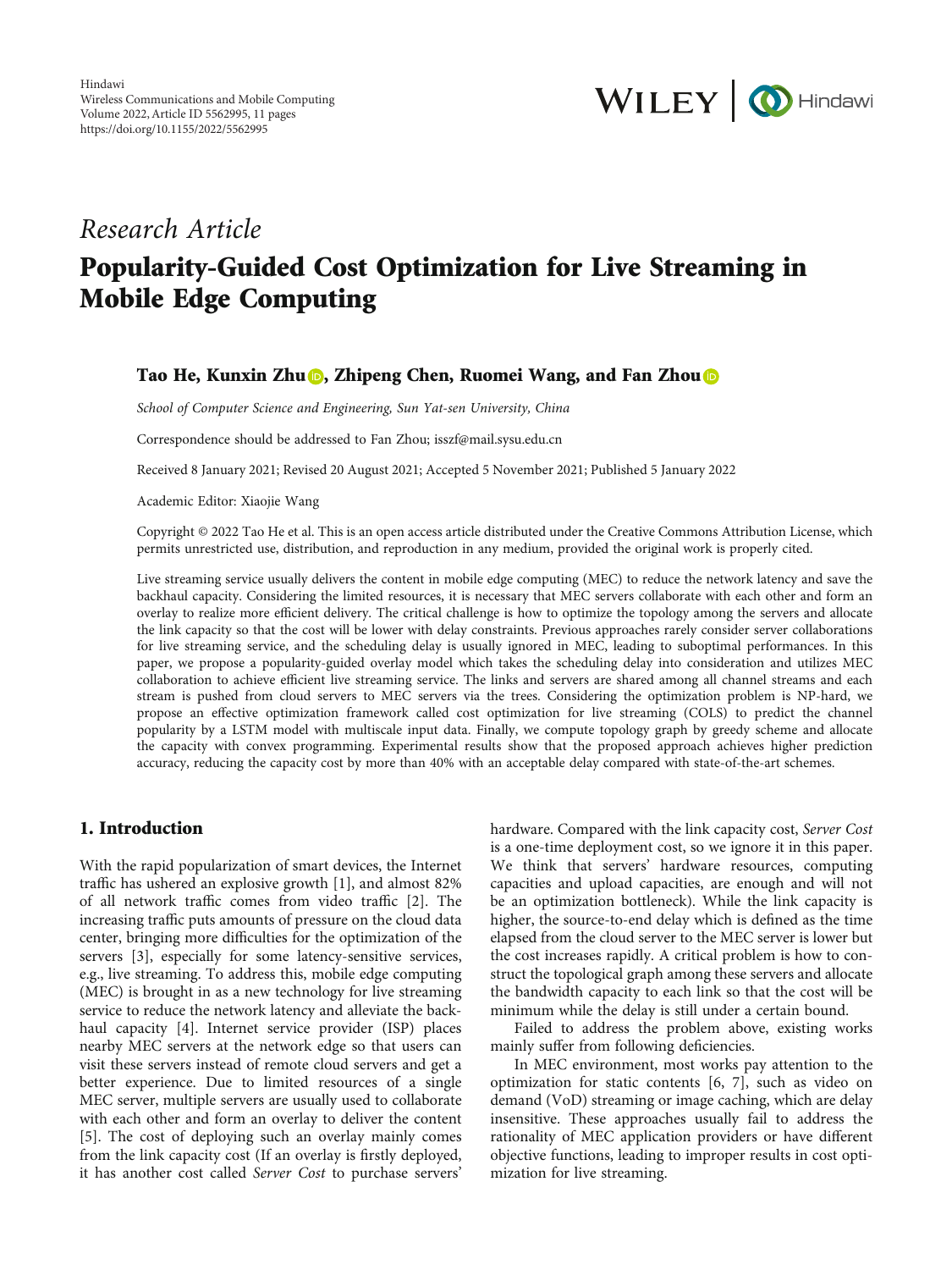Some works optimize the resource allocation by predicting the popularity of contents [[8](#page-9-0)–[10](#page-9-0)], considering that a few popular videos usually contribute to most of the bandwidth consumption [\[11\]](#page-9-0). However, suffering from the similar reason that these models usually focus on the prediction of static contents, it is still hard to meet the real-time requirement of live streaming.

As a considerable impact factor in optimization strategy, server's scheduling delay is usually ignored or not modeled sufficiently in most of existing works [\[12](#page-9-0)–[14](#page-9-0)], which renders these models' inaccuracy and inefficiency in reality.

To tackle above challenges, we construct a multisource multichannel overlay model which focuses on the popularity prediction, topology generation, and link bandwidth allocation. We combine the deep neural network and the mathematical model to optimize the overlay deployment cost, i.e., we first predict the popularity of live channel with LSTM model and identify which channel the MEC server should subscribe to. Then, we compute the topology graph and allocate the link capacity by mathematical optimization methods.

In the proposed approach, each channel stream has heterogeneous rate which is constant in transmission, and all packet lengths are equal (the channel rate and the packet length may vary in reality, but they are not variables in our model and do not affect the problem solving. Hence, we simplify them.). Without loss of generality, we suppose that a channel can only originate from one source, and a cloud server could be the source of multiple channels. A subscriber (defined as a MEC server which subscribes to channels) could receive a channel stream from a cloud server, another MEC server subscribing to the same channel or a helper (a helper denotes a MEC server which forwards unsubscribed channel streams.). Therefore, there are some nodes (helpers) that can be included or excluded in a channel transporting path, and all channel trees are combined into a mesh.

In practice, the link cost is usually charged by the maximum rented capacity. And the source-to-end delay actually consists of four type delays, e.g., link propagation delay, server transmission delay, server processing delay, and server queuing delay. More specifically, the link propagation delay is the time that a packet travels over a physical connection, usually reflected by the round-trip time. And the server processing delay can be omitted while the computing resource is sufficient as aforementioned. Then, we combine server transmission delay and server queuing delay into server scheduling delay, defined as the used time that a packet is kept on a server until it is completely transmitted out. In this way, the source-to-end delay consists of link propagation delay and server scheduling delay. As a result, a high scheduling delay will cause network congestion, which should be taken into consideration by all means.

As presented in Figure [1](#page-2-0), it depicts an example of proposed overlay model where *S*1, *S*2 are cloud (source) servers and *S*3–*S*6 are MEC servers in different regions. Cost optimization is carried out by a central optimizer which continuously collects network parameters and sends control message flows. The workflow is shown in Figure [2.](#page-2-0) The optimizer predicts the popularity of live channels and decides the subscribed list of each MEC server. Based on obtained

information and the delay requirements, the optimizer computes a topology graph with least deployment cost. Finally, the optimizer informs MEC servers of the optimized information, i.e., the subscribed list, the topology graph, and the link capacity. Once MEC servers receive the control message, they collaborate with each other and form an overlay to deliver live channel *A* to server *S*3 and *S*5, channel *B* to *S*4, *S*5, and *S*6. In this overlay, channel stream *A* is pushed from *S*1 to *S*5 with *S*4 forwarding. *S*4 does not subscribe to channel *A* but forward its data as a helper. The link between *S*4 and *S*5 transports two channels simultaneously.

In summary, we make the key contributions as follows:

- (i) Aiming at live streaming service, we formulate the optimization problem and construct a multisource multichannel overlay model in which the MEC servers collaborate with each other. In addition, the scheduling delay is also taken into consideration to construct an optimized topology graph among MEC servers, achieving lower link capacity with delay constraints
- (ii) Instead of using fixed live channel popularity for the optimization, we utilize state-of-the-art LSTM model to learn the features of historical streaming data for adaptive and accurate popularity prediction. Furthermore, we also takes the information of time and weekdays into consideration, employing multiscale input data to make a more accurate and robust prediction
- (iii) Cost optimization for live streaming (COLS) is proposed as a complete and efficient cost optimizer framework, which considers the whole systematic flow of the optimization in a logical order, including accurate key parameters prediction, comprehensive overlay model formulation, optimal topology generation, and efficient capacity allocation. Finally, COLS is able to achieve a lower cost in polynomial time while meeting the delay constraint

The remainder of this paper is organized as follows. After reviewing related works in Section 2, we elaborate the popularity prediction of live channel in Section [3](#page-3-0). Following the mathematical formulation in Section [4](#page-3-0), we compute the topology in Section [5](#page-5-0). Illustrative experiment results are presented in Section [6.](#page-6-0) Finally, we conclude in Section [7](#page-9-0).

## 2. Relate Work

In this section, we review related works in the areas of MEC collaboration, popularity prediction, and scheduling delay model.

MEC collaboration. In MEC environment, many works [\[6](#page-9-0), [7\]](#page-9-0) realize collaboration mechanism among the servers to achieve higher efficiency. For example, the approach proposed in [[6\]](#page-9-0) utilizes the collaboration between the MEC servers to cache the static content in spare time, e.g., midnight, which is impractical for live streaming service. Since these proposed optimization methods aim to allocate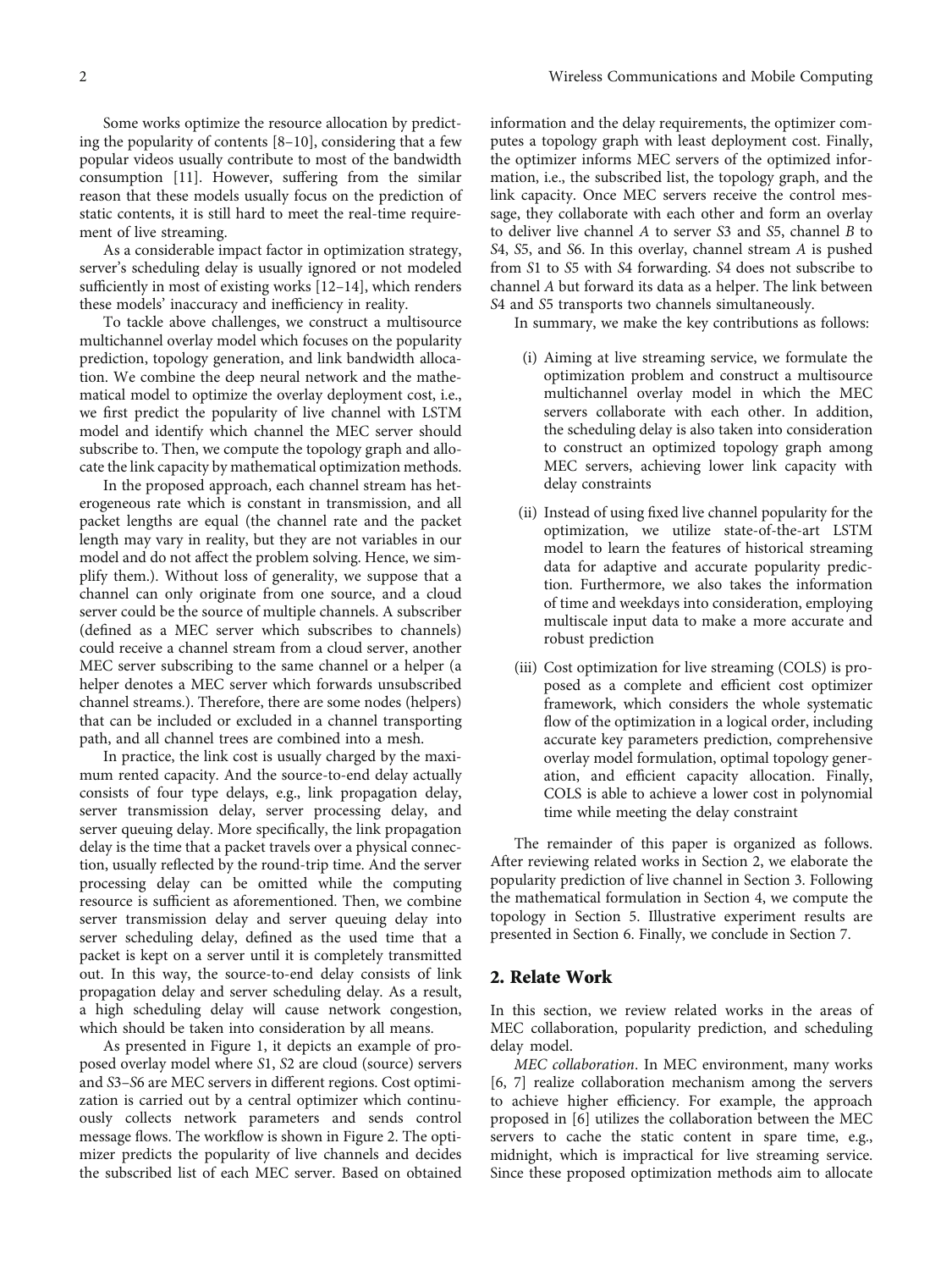<span id="page-2-0"></span>

Figure 1: A multisource multichannel overlay model in MEC.



Figure 2: Workflow of optimizer.

the resource efficiently, they usually have different optimization objective in resource utilization and fail to be applied in live streaming services with real-time requirement.

Recently, some specially designed resource optimization methods [[15](#page-9-0)–[18](#page-9-0)] are proposed for live streaming services. For instance, CCAS [[15](#page-9-0)] proposes an auction-based algorithm to optimize the backhaul capacity and the caching space so as to improve the live video quality. Zhang et al. [\[16](#page-9-0)] model the computational and wireless spectrum resource in edge-clouds networks. They propose a Markov decision process to decrease the latency of live streaming services. Nevertheless, these approaches usually focus on resource optimization for a single MEC server and rarely consider the collaboration among multiple servers. It potentially results in a low performance such as the network congestion while the user request is higher.

Popularity of video stream. As a key parameter, some works predict the popularity of videos by analyzing the image frame. For example, TLRMVR [\[8\]](#page-9-0) proposes a novel low-rank multiview embedding learning method to predict the popularity of microvideo. MMVED [\[9\]](#page-9-0) combines multiple features (image frame, acoustic, and textual info) and considers the randomness for the mapping from data to popularity. Although these approaches are able to achieve efficient prediction, they usually aim at the static complete file and need to parse entire image frame, which is impractical for live streaming. Inspired by success of deep learning techniques, Deepcache [[19](#page-9-0)] predicts the popularity with LSTM Encoder-Decoder to cache contents smartly. And BSPP [\[10\]](#page-9-0) presents a model for predicting the number of user requests based on Malcov model in MEC and further designs an offloading scheme based on this model. Although effective, these approaches utilize the data in single dimension to predict the popularity, which lack sufficient robustness while facing the random noise and outliers.

On the other hand, some approaches [\[20, 21](#page-9-0)] use both the popularity and retention rate of video streams to maximize video bitrate for efficient utilization of bandwidth. Distinguished from these approaches which emphasize bitrate adaptation, this paper focuses on the topology optimization for the cooperation of MEC servers while additionally considering the scheduling delay to achieve lower link capacity with delay constraints. Since our proposed approach and these methods have different focus, respectively, they can be combined to achieve better performances of live streaming services.

Scheduling delay model. For the mathematical model about overlay, most existing works [[12](#page-9-0)–[14](#page-9-0)] rarely formulate the relationship between the link capacity and the server scheduling delay. BSUM [[12](#page-9-0)] considers the scheduling delay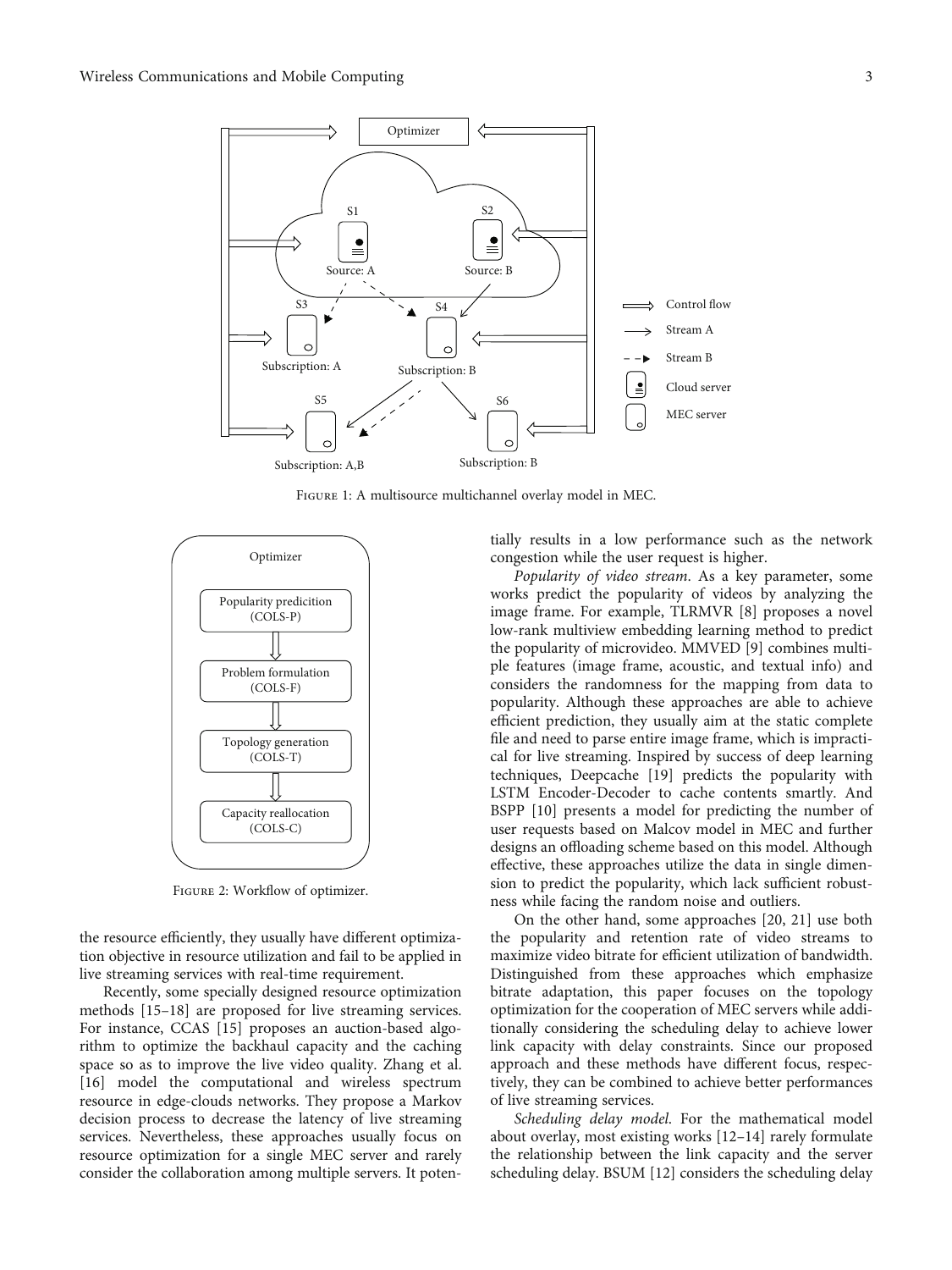<span id="page-3-0"></span>and constructs the topology graph among MEC servers to optimize the resource. But it studies the scheduling delay insufficiently without considering the impact of different link capacities on the scheduling delay, which limits the effect of optimization consequently.

#### 3. Popularity Prediction

In this section, we take advantage of state-of-the-art LSTM model to predict the popularity of live channels, which is the first step called COLS-P of the optimizer as shown in Figure [2.](#page-2-0)

For time series data, recurrent neural network (RNN) has been widely used to capture the temporal correlations and continuity constraints. As a variant of RNN, long short-term memory (LSTM) model solves the long-term dependence problem of general RNN and enables the network to learn the long-term dependence of time series by selectively memorizing the characteristic information of time series. At each timestep of input time series, LSTM applies the following operations:

$$
f_t = \sigma_g (W_f \mathbf{x}_t + U_f \mathbf{h}_{t-1} + b_f),
$$
  
\n
$$
i_t = \sigma_g (W_i \mathbf{x}_t + U_i \mathbf{h}_{t-1} + b_i),
$$
  
\n
$$
o_t = \sigma_g (W_o \mathbf{x}_t + U_o \mathbf{h}_{t-1} + b_o),
$$
  
\n
$$
\tilde{c}_t = \sigma_c (W_c \mathbf{x}_t + U_c \mathbf{h}_{t-1} + b_c),
$$
  
\n
$$
c_t = f_t \circ c_{t-1} + i_t \circ \tilde{c}_t,
$$
  
\n
$$
\mathbf{h}_t = o_t \circ \sigma_h (c_t),
$$
  
\n
$$
\mathbf{y}_t = \sigma_o (W_y \mathbf{h}_t + b_y),
$$
 (1)

where the operator ∘ denotes the Hadamard product (element-wise product). The subscript *t* denotes the time step.  $x_t$  represents the input at time  $t$  and  $h_t$  represents hidden state. *f* , *i*, *o* represent forget gate, input and output reset gates, respectively, and *c* denotes memory cell state. *W*, *U*, and *b* are weight matrices and bias which need to be learned during training. And  $\sigma$  indicates the activation function.

The consecutive historical popularity data can be regarded as time series data. Intuitively, we employ stateof-the-art LSTM model to predict the live channel popularity based on historical data. Specifically, Figure 3 shows the popularity of one live channel on one MEC server in 300 consecutive hours and the second red box records (in 100- 150 hours period) is further detailed in Figure [4,](#page-4-0) which presents the popularity changes in single day. We observe from these figures that the time data have an impact on the channel popularity:

(i) Weekday impact. The data in two red boxes of Figure 3 correspond to the channel popularity in Sunday and Wednesday, respectively. As presented in Figure 3, it is obvious that the popularity of Sunday is higher than that of Wednesday, so the message of weekday can be a valid supplementary information for accurate prediction



Figure 3: Live channel popularity records.

(ii) Hour impact. As shown in Figure [4](#page-4-0), we can easily distinguish the popularity changes in the third black box from the first two via the trends. However, the first two is hard to be distinguished from each other just with the trends. Fortunately, as we can observed in Figure [4,](#page-4-0) the different period of time in the day (different hours) can be an efficient indicator to resolve this confusion

Therefore, different from previous works which only take the historical popularity data for training, we also consider the influence of time data (weekday and hour info impacts) and utilize multiscale time data for training to achieve more accurate prediction.

We train the LSTM network for each channel individually. The raw data consists of consecutive tuples, which contain hourly, weekday, and popularity records (i.e., user requests) per hours. The original data is processed in the form of sliding window, in which these tuples are treated as the input sequence. Then, the popularity in next hour is set as a label. As the popularity prediction in this paper is a regression task, the loss function of the network is set to mean square error (MSE) which is the most common and widely used loss function for regression task.

When the training is completed, for a channel *n*, we use the historical popularity records of one MEC server to predict its popularity  $p^{(n)}$  in the next time period. Define  $q^{(n)}$  $=p^{(n)}/\tau^{(n)}$ , where  $\tau^{(n)}$  is the streaming rate of channel *n*. Then, we sort the live channel by  $q^{(n)}$  and select the first *k* live channels as the subscribed list  $\mathcal{N}_i$  of the MEC server *i*.

## 4. Overlay Formulation

After we learned from LSTM network which channels each MEC server should subscribe to (i.e.,  $\mathcal{N}_i$ ), we formulate the overlay model including topology model, cost model, delay model, and joint optimization for live streaming.

The major symbols used in this paper are presented in Table [1.](#page-4-0) We regard the overlay as a directed complete graph  $G = (\mathcal{V}, \mathcal{E})$ , where *V* is the set of all servers (cloud servers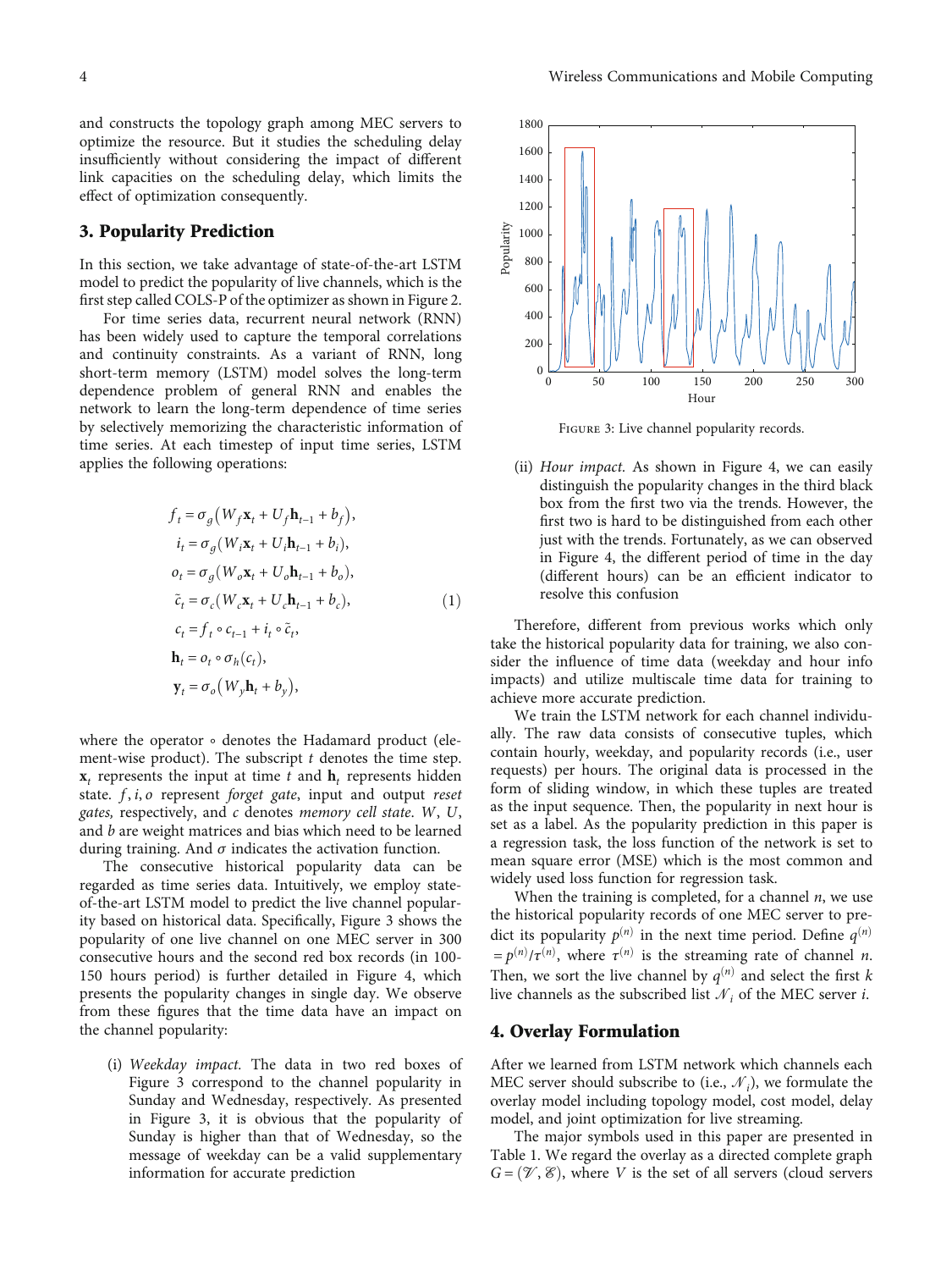<span id="page-4-0"></span>

FIGURE 4: Popularity records in specific time period.

TABLE 1: Major notations.

| Notation               | Definition                                                          |
|------------------------|---------------------------------------------------------------------|
| S                      | Set of sources (cloud servers)                                      |
| M                      | Set of subscribers (MEC servers)                                    |
| V                      | Set of servers where $\mathcal{V} = \mathcal{S} \cup \mathcal{M}$   |
| É                      | Set of links                                                        |
| N                      | Set of channels                                                     |
| $\mathcal{N}_i$        | Set of subscribing channels of server i                             |
| $\tau^{(n)}$           | Streaming rate of channel <i>n</i>                                  |
| $s^{(n)}$              | Source server of channel n                                          |
| $p^{(n)}$              | Predicted popularity of channel n                                   |
| $\mathcal{M}^{(n)}$    | Set of subscribers of channel $n$                                   |
| $T^{(n)}$              | Deliver tree of channel $n$                                         |
| $\langle i, j \rangle$ | Link from server <i>i</i> to server <i>j</i>                        |
| $b_{ii}$               | Link capacity of $\langle i, j \rangle$                             |
| $c_{ij}$               | Capacity cost of $\langle i, j \rangle$                             |
| $x_{ij}$               | Indicator indicating whether $\langle i, j \rangle$ is used         |
| $d_{ii}^{p}$           | Propagation delay of $\langle i, j \rangle$ , $d_{ij}^p = d_{ji}^p$ |
| $d_i^s$                | Worst-case scheduling delay of server i                             |
| $D_i^{(n)}$            | Source-to-end delay of server <i>i</i> in tree $T^{(n)}$            |
| $\overline{D}$         | Total delay constraint                                              |
| C                      | Total capacity cost                                                 |

and MEC servers). Let  $S$  be the set of sources (cloud servers) and *M* be the set of subscribers (MEC servers). So,  $\mathcal{E} = \mathcal{V}$  $\times \mathcal{V}$  is the set of possible overlay connections and  $\mathcal{V} = \mathcal{S}$ ∪ *M*. *N* is the set of channels. Denote the rate of channel *n* as  $\tau^{(n)}$ . The streaming is delivered to subscribers in  $\mathscr{M}^{(n)}$ via a tree. A subscriber receives a stream either from a cloud server, a MEC server which subscribes to the same channel or a helper. There are totally  $|\mathcal{N}|$  trees, and we denote the tree of channel *n* as  $T^{(n)}$ .

4.1. Topology Model. Equation (2) shows a variable  $x_{ij}^{(n)}$ which indicates whether link  $\langle i, j \rangle$  is used in tree  $T^{(n)}$ . All  $x_{ij}^{(n)}$  are combined into a vector solution  $\vec{x}$ .

$$
x_{ij}^{(n)} = \begin{cases} 1, \text{ if } \langle i, j \rangle \in T^{(n)}, \\ 0, \text{ otherwise,} \end{cases}
$$
 (2)

$$
\vec{x} = \left\{ x_{ij} \middle| x_{ij} = \max_{n} x_{ij}^{(n)}, n \in \mathcal{N} \right\}.
$$
 (3)

Equations (4) and (5) guarantee each channel tree is connected, and there is no isolated server. Also, there is no loop in each tree as shown in Equation (6).  $|\mathcal{M}^{(n)}|$  is the loop in each tree as shown in Equation (6).  $|\mathcal{M}^{(n)}|$  is the number of MEC servers which subscribe to channel *n*. *s*<sup>(*n*)</sup> is the source server of channel *n*. *Y* is a subset of servers and  $E(Y)$  denotes the set of links connecting servers in *Y*.

$$
\left|\mathcal{M}^{(n)}\right| \leq \sum_{\langle i,j\rangle \in \mathcal{E}} x_{ij}^{(n)} \leq |\mathcal{M}|, \quad \forall n \in \mathcal{N},\tag{4}
$$

$$
\sum_{\langle i,j\rangle \in \mathcal{E}} x_{ij}^{(n)} \ge 1, \quad \forall i \in \mathcal{M} \cup \left\{ s^{(n)} \right\}, \forall j \in \mathcal{M}^{(n)}, \forall n \in \mathcal{N}, \quad (5)
$$

$$
\sum_{\langle i,j\rangle \in \mathcal{E}(\mathcal{Y})} x_{ij}^{(n)} \le |\mathcal{Y}| - 1, \quad \forall \mathcal{Y} \subseteq \mathcal{M} \cup \left\{ s^{(n)} \right\}, \forall n \in \mathcal{N}.
$$
\n
$$
(6)
$$

4.2. Cost Model. Denote the capacity of link  $\langle i, j \rangle$  as  $b_{ij}$ . Like *x*<sub>*ij*</sub>, all *b*<sub>*ij*</sub> are combined into a vector  $\sim b = \{b_{12}, b_{13}, \dots, b_{ij}\}.$ The link cost is  $c_{ij}$ , which is a linear function of  $b_{ij}$ . Total cost *C* is the sum of all link capacity costs, i.e.,

$$
C = \sum_{i \in \mathcal{V}, j \in \mathcal{M}} x_{ij} * c_{ij} (b_{ij}),
$$
  
\n
$$
c_{ij} (b_{ij}) = k_{ij} * b_{ij},
$$
\n(7)

where  $k_{ij}$  is a constant coefficient.

4.3. Delay Model. We employ a sequential scheduling model in which a parent node transmits packets into one link after another sequentially [[22](#page-10-0)]. Denote the worst-case scheduling delay of server *i* as  $d^s$ <sub>i</sub>, which is the maximum amount of time that a packet has to wait until it is transmitted out completely (according to a packet, its queuing delay is the sum of other packets' transmission delay.). To avoid the congestion,  $d^s$ <sub>*i*</sub> should be smaller than the time interval  $L/\tau$ between two sequential packets, where *L* is the packet size [\[22](#page-10-0)]. Therefore, we set following congestion constraints:

$$
d_i^s = \sum_{n} \sum_{k \in \Gamma_i} \frac{L \cdot x_{ik}^{(n)}}{b_{ik}},
$$
 (8)

$$
d_i^s \le \frac{L}{\tau^{\max}}, \tau^{\max} = \max_n \tau^{(n)}, \quad n \in \mathcal{N}_i^{\text{Out}},
$$
 (9)

where *Γ<sup>i</sup>* is the set of children (with repetition) of server *i* in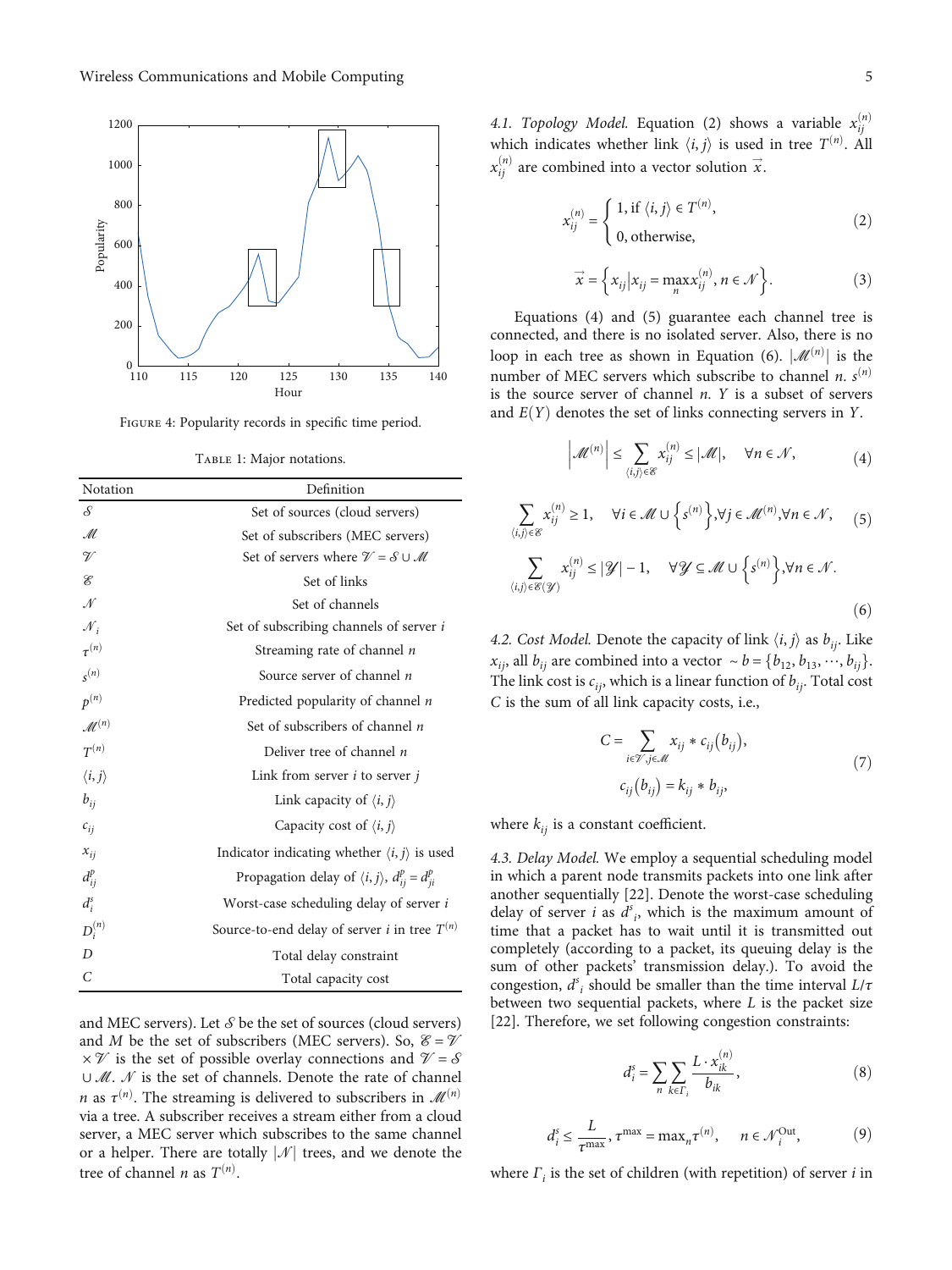<span id="page-5-0"></span>all channel trees,  $N_i^{\text{Out}}$  is the set of channels that server *i* is streaming out.  $τ^{max}$  is the maximum streaming rate of these channels  $(N_i^{\text{Out}})$  may be different from  $N_i$  since server *i* can be the leaf of a tree (it will not stream out such channel) or it acts as a helper to relay an unsubscribed stream.).

We illustrate an example of the scheduling delay in Figure 5. Server *i* is the parent node while others are son node.  $b_1$  and  $b_2$  are capacities of link  $\langle i, j_1 \rangle$  and  $\langle i, j_2 \rangle$ ,<br>respectively Channel streams A and B are pushed from respectively. Channel streams *A* and *B* are pushed from server *i*. Servers  $j_1$  and  $j_2$  subscribe to channel  $\{A\}$  and  $I_A$  and  $I_B$  and  $I_B$  and  $I_B$  and  $I_B$  and  $I_B$  and  $I_B$  and  $I_B$  and  $I_B$  and  $I_B$  and  $I_B$  and  $I_B$  and  $I_B$  and  $I_B$  and  $I_B$  and  $I_B$  and  $I_B$  and  ${A, B}$ . Hence, child set *Γ*<sub>*i*</sub> of server *i* is  ${j_1, j_2, j_2}$   $(j_2$  is calculated repeatedly). In a scheduling period server *i* calculated repeatedly). In a scheduling period, server *i* transmits one packet into each edge  $\langle i, j_1 \rangle$ ,  $\langle i, j_2 \rangle$ , and  $\langle i, j_2 \rangle$  Therefore it transmits three packets totally. The worst,  $j_2$ ). Therefore, it transmits three packets totally. The worst-<br>case scheduling delay is the maximum amount of time that case scheduling delay is the maximum amount of time that the third packet has to wait until it is transmitted out completely, i.e.,  $d_i^s = L/b_1 + L/b_2 + L/b_2$ . Denote the rate of channel *A* and *B* as  $\tau^{(A)}$  and  $\tau^{(B)}$ , respectively, then we have  $d_i^s \le L / \max(\tau^{(A)}, \tau^{(B)}).$ 

$$
D_j^{(n)} = D_i^{(n)} + d_i^s + d_{ij}^p \le D, \quad \forall j \in \mathcal{M}, \forall n \in \mathcal{N}.
$$
 (10)

Equation (10) shows the source-to-end delay constraint. Denote the propagation delay of link  $\langle i, j \rangle$  as  $d_{ij}^p$  and the source-to-end delay of server *j* in tree  $T^{(n)}$  as  $D_j^{(n)}$ .  $D_j^{(n)}$  is the sum of the source-to-end delay of its parent *i* in tree  $T^{(n)}$ , the scheduling delay of *i* and the propagation delay of link  $\langle i, j \rangle$ . To ensure quality of service, the source-to-end delay of each node is bounded by a constant value.

4.4. Joint Optimization Model. Combining the above model, we formulate our cost optimization problem as follows:

Objective: 
$$
\min_{\vec{x}, \vec{b}} (13),
$$

\nsubject to: (9), (10), (11), (12), (15) and (16).

\n(11)

Our goal is to find overlay trees among MEC servers for each live channel (optimize  $\vec{x}$ ) and allocate the capacity (optimize  $b$ ) to minimize the cost while the delay is still under a boundary. However, it is a mixed integer nonlinear programming which is NP-hard [\[23](#page-10-0)]. Besides, from Equations [\(8](#page-4-0)) and (10) and Figure 5, we find that the source-toend delay of server  $j_1$  can be affected by link capacity  $b_2$ , even though link  $\langle i, j_2 \rangle$  does not connect  $j_1$ . It means there<br>are correlations among different link canacities. When a tree are correlations among different link capacities. When a tree is constructed completely, the scheduling delay is not determined and is affected by other trees which are constructed later. These factors bring difficulties in solving problems. So, we divide the original problem into two subproblems and solve them sequentially in Section 5.

#### 5. Algorithm Design

To simplify the problem, we divide the original problem into two subproblems: topology generation (COLS-T) and capac-



Figure 5: Scheduling delay example.

ity allocation (COLS-C). In COLS-T, we ignore the scheduling delay and congestion constraints to construct an overlay that meets the delay bound. In COLS-C, we reassign the capacity to each link so as to reach a lower cost based on the aforementioned topology.

5.1. Topology Generation (COLS-T). In this section, we ignore the scheduling delay and constraint as present in Equation ([9](#page-4-0)), focusing on the propagation delay to construct the tree. Hence, the problem is transformed into how to find a series of Steiner minimum trees [\[24\]](#page-10-0) under the hop-constraint. We use a greedy scheme to solve it in polynomial time.

There are totally  $|\mathcal{N}|$  channel trees. Each tree is initialized and has only a source cloud server. The initial capacity of a tree is its channel rate (In COLS-C, we will reallocate the capacity). We expand the tree from the source server to subscribing servers by adding a server into a partially constructed tree in each iteration. We define a metric ( $Δ$  $C_{ij}^{(n)}$  or  $\Delta C_{ijij}^{(n)}$ ) called the **Marginal Unit Cost** (*MUC*) to determine which server is added. A server has two ways to join in the tree, and their MUC is given by:

(i) Server *j* is directly connected via server *i* and MUC is:

$$
\Delta C_{ij}^{(n)} = \begin{cases} \frac{c_{ij}(t_{ij} + \tau^{(n)}) - c_{ij}(t_{ij})}{\tau^{(n)}}, D_i^{(n)} + d_{ij}^p \le D \\ +\infty, D_i^{(n)} + d_{ij}^p > D \end{cases}
$$
(12)

(ii) Server *j* is connected through a potential helper *h* via server *i*. MUC is given by:

$$
\Delta C_{ihj}^{(n)} = \begin{cases} \Delta C_{ih}^{(n)} + \Delta C_{hj}^{(n)}, D_i^{(n)} + d_{ih}^p + d_{hj}^p \le D \\ +\infty, D_i^{(n)} + d_{ih}^p + d_{hj}^p > D, \end{cases}
$$
(13)

where  $t_{ij}$  is the concurrent throughput of link  $\langle i, j \rangle$ .

COLS-T is outlined in Algorithm [1](#page-6-0). In each iteration, we select link  $\langle i, j \rangle$  which incurs the smallest MUC and connect the corresponding server  $j$  into tree  $T^{(n)}$ . Then, we update overlay parameters and continue a new iteration until all servers are connected. Finally, we combine all Steiner trees  ${T^{(n)}}$  into a mesh.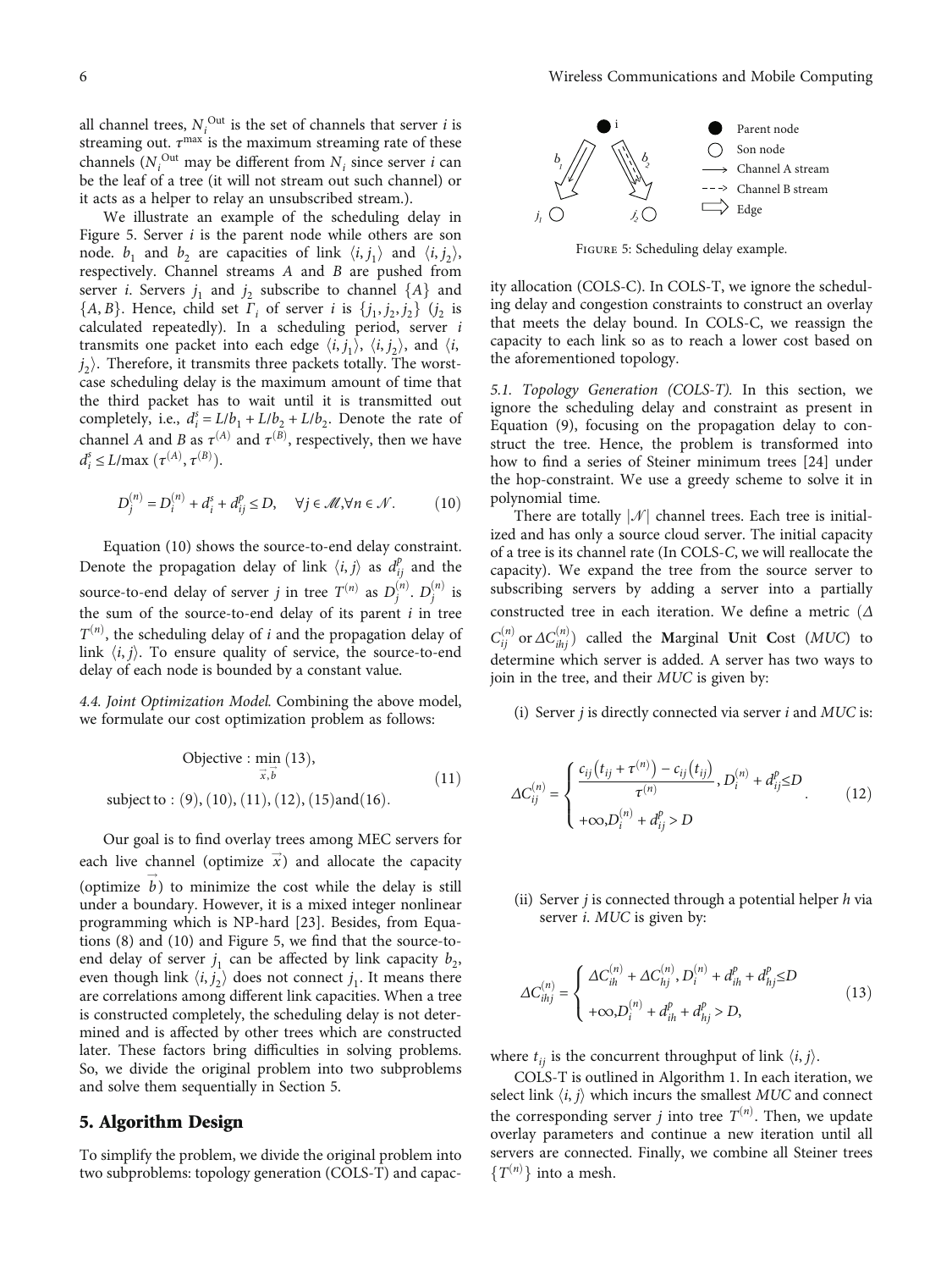```
1 T<sup>(n)</sup> \leftarrow s<sup>(n)</sup>, J<sup>(n)</sup> \leftarrow \mathscr{P}^{(n)}, \mathscr{H}^{(n)} \leftarrow \mathscr{P} - \mathscr{P}^{(n)};
2 while \exists n \in \mathcal{N}, I^{(n)} \notin \emptyset do
3 foreachn \in \mathcal{N}, i \in T^{(n)}, j \in J^{(n)} do
4 if \Delta C_{ij}^{(n)} < \Delta C_{ihj}^{(n)}, h \in \mathcal{H}^{(n)} then
5 TC_{ij}^{(n)} \longleftarrow AC_{ij}^{(n)}6 h_{ij}^{(n)} \longleftarrow \varnothing;7 else
8 TC_{ij}^{(n)} \longleftarrow \Delta C_{ihj}^{(n)};9 h_{ij}^{(n)} \longleftarrow h10 end
11 end
12 i, j, n \longleftarrow \argmin_{i,j,n} TC^{(n)}_{ij};13 if h_{ij}^{(n)} \notin \emptyset then
14 Add helper h, node j into T^{(n)} via node i;
15 \mathcal{H}^{(n)} \longleftarrow \mathcal{H}^{(n)} - h;16 t_{ih} + = \tau^{(n)};
17 t_{hj} + = \tau^{(n)};
18 else
19 Add node j into T^{(n)} via node i;
20 t_{ij} + = \tau^{(n)};
21 end
22 J^{(n)} \longleftarrow J^{(n)} - j;23 end
```
Algorithm 1: COLS-T

5.2. Capacity Allocation (COLS-C). To achieve efficient capacity allocation, we take the scheduling delay into consideration based on the aforementioned overlay  $\{T^{(n)}\}$  given by<br>COIS-T. So we reallocate the capacity of each link to make COLS-T. So we reallocate the capacity of each link to make most of the limited capacity and achieve lower cost.

In order to achieve optimal allocation, we first prove the capacity allocation is a convex problem. Then, we take advantage of classical optimization algorithm, sequential least squares quadratic programming (SLSQP) which is widely used to solve the convex optimization problem.

Considering that the overlay topology has been constructed,  $\vec{x}$  is constant, i.e., Equations ([3\)](#page-4-0), [\(4](#page-4-0)), ([5\)](#page-4-0), and ([6\)](#page-4-0) are always satisfied so we can omit them. In this way, our objective is to find a vector  $\vec{b}$  so that ([7](#page-4-0)) get a minimum value subject to constraints [\(9\)](#page-4-0) and ([10](#page-5-0)).

We prove COLS-C is a convex problem as follows:

- (i) Object function [\(7](#page-4-0)) is the sum of convex functions. Obviously, [\(7](#page-4-0)) is a convex function
- (ii) Scheduling delay constraint ([9](#page-4-0)) can be rewritten as:

$$
f\left(\overrightarrow{b}\right) = \sum_{n} \sum_{k \in \Gamma_i} \frac{L \cdot x_{ik}^{(n)}}{b_{ik}} - \frac{L}{\tau^{\max}} \le 0,
$$
 (14)

where  $\Gamma_i$  is the children set of server *i*.  $L/\tau^{\text{max}}$  is a constant.

The second-order derivative of  $\overline{f(b)}$  fulfills the condition<br>of being convex: of being convex:

$$
\nabla^2 f\left(\overrightarrow{b}\right) \ge 0. \tag{15}
$$

Hence,  $f(b)$  is a convex function.

(iii) Total delay constraint [\(10\)](#page-5-0) is similar as [\(9\)](#page-4-0). It can be rewritten as:

$$
g\left(\vec{b}\right) = D_j^{(n)} - D = d_{s^{(n)}j}^p + \sum_{i \in \mathcal{A}_j^{(n)}} \sum_{k \in \Gamma_i} \frac{L}{b_{ik}} - D \le 0, \qquad (16)
$$

where  $s^{(n)}$  is the source of channel *n*;  $d_{s^{(n)}j}^p$  is a constant means the aggregated source-to-end propagation delay of server *j*;  $A_j^{(n)}$  is the ancestor set of server *j*; *D* means the delay upper

bound. *g*(*b*) is also a convex function since  $\nabla^2 g(b) \ge 0$ .<br>As demonstrated above object function (7) and *c* As demonstrated above, object function [\(7](#page-4-0)) and constraints [\(9\)](#page-4-0) and [\(10\)](#page-5-0) are all convex, so we have proved that the capacity allocation is a convex problem. Then, we utilize SLSQP algorithm (SLSQP can be called directly from the library  $\text{Sci}P_y$  to seek the minimum solution by iterating over the objective function [\(7](#page-4-0)) which denotes the sum of all link capacity costs, while satisfying the delay constraints [\(9](#page-4-0)) and [\(10\)](#page-5-0).

5.3. Computational Complexity Analysis. The complexity of COLS is  $O(|\mathcal{N}|^2|\mathcal{P}|^3|\mathcal{V}| + |\mathcal{E}|^3)$ . In COLS-T step, one server<br>is included into one tree at each round, and there are totally is included into one tree at each round, and there are totally  $O(|\mathcal{N}| |\mathcal{P}|)$  rounds. In each round, there are  $O(|\mathcal{N}| |\mathcal{P}| |\mathcal{V}|)$ links to be calculated. Each link costs  $O(|\mathcal{P}|)$  time to select the helper, hence, adding a node in each round costs  $O(|N|)$  $\left|\left|\mathcal{P}\right|^2\right|\mathcal{V}\right|$  and all rounds cost  $O(|\mathcal{N}|^2|\mathcal{P}|^3|\mathcal{V}|)$ .<br>In COI S-C step, we use *SI SOP* to solve the *c* 

In COLS-C step, we use SLSQP to solve the convex problem. It uses the Han-Powell quasi-Newton method with a BFGS update of the B-matrix and L1-test function in the step-length algorithm. It has  $O(Q^3)$  overall time complexity where *Q* is the number of variable [[25](#page-10-0)–[27](#page-10-0)]. There are  $|\mathscr{E}|$  variables, so the time complexity is  $|{\mathscr{C}}|^3$ . In summary, the overall complexity of COI S,  $[\mathcal{F} \cup C]$  is  $O(|\mathcal{N}|^2 |\mathcal{B}|^3 |\mathcal{V}| + |\mathcal{S}|^3)$ complexity of COLS-{T + C} is  $O(|\mathcal{N}|^2|\mathcal{P}|^3|\mathcal{V}| + |\mathcal{E}|^3)$ .

### 6. Illustrative Experiment Results

To evaluate the performance of COLS, we have conducted extensive experiments in two aspects: popularity prediction and mathematical optimization. We present detailed experiment settings and comparison schemes in Section [4.1](#page-4-0). Then, we illustrate results in Section [6.2](#page-7-0).

6.1. Simulation Setup. We compare COLS with following state-of-the-art schemes:

(i) DEEPCACHE [\[19\]](#page-9-0) builds a LSTM Encoder-Decoder model to predict the popularity of content.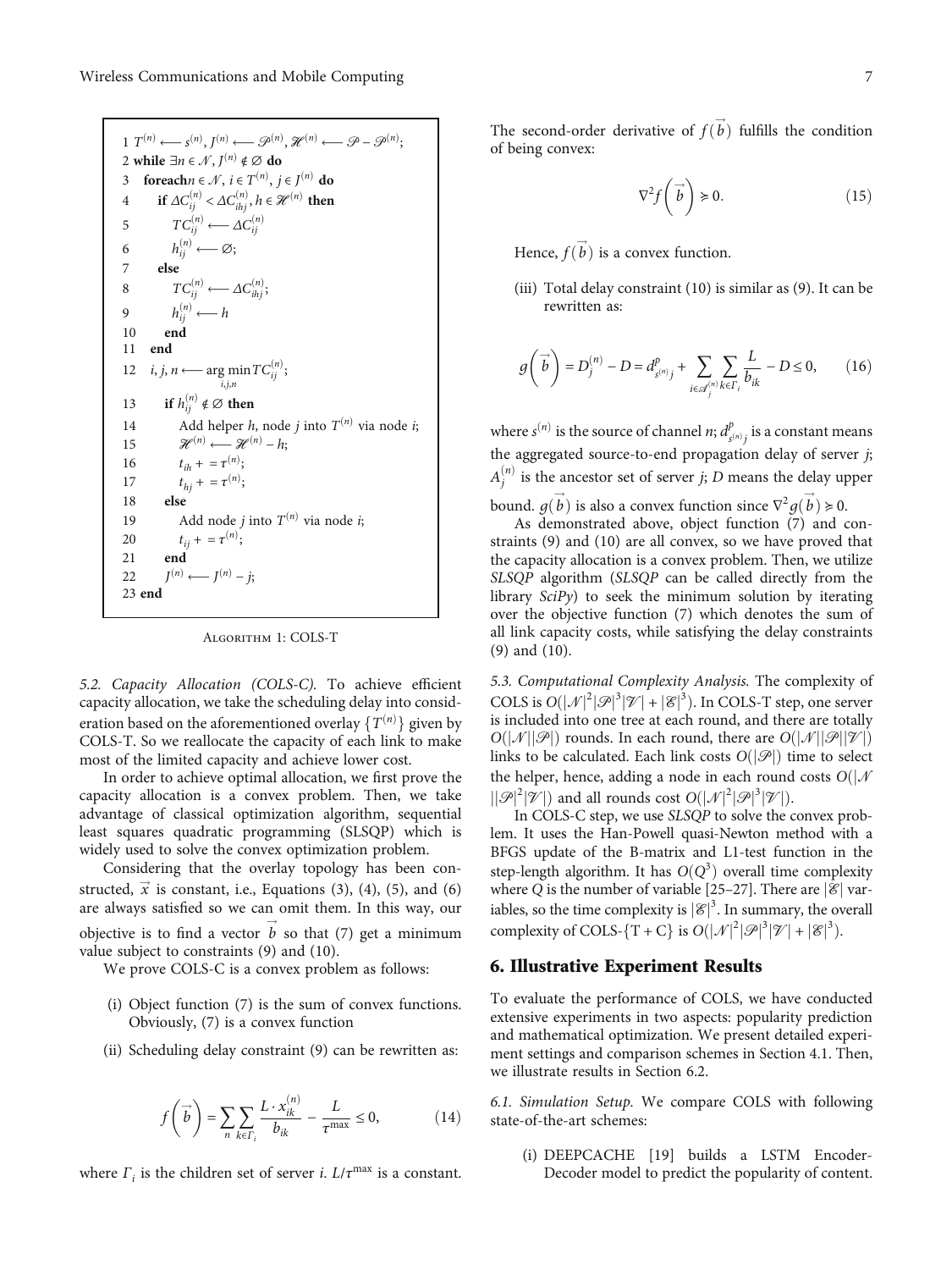<span id="page-7-0"></span>In this network, the dimension of training data is single, and it only has historical playback records

- (ii) CCAS [\[15\]](#page-9-0). Each MEC server connects the cloud server directly, and there is no collaboration. The MEC server gives up delivering some channels to save the link capacity. The link capacity is a constant in CCAS, and the scheduling delay is not considered. To meet the delay constraint, we adapt CCAS by adding a capacity allocation step. We increase the capacity iteratively with a certain proportion until it meets the constraint
- (iii) BSUM [[12](#page-9-0)] constructs an overlay with MEC collaboration. It considers the scheduling delay insufficiently, which ignores the correlation between different link capacities, and hence, the real scheduling delay is higher. Besides, just like CCAS, the link capacity is constant. BSUM only optimizes the topology and does not optimize the capacity. We also add a capacity allocation step which is the same as the step in CCAS

The dataset used for experimental evaluation comes from real scenes, which is provided by the telecom operator. Considering that the size of the source raw data is more than 2 TB including 931964 files (live streaming playback records) [\[28](#page-10-0)], we randomly choose a certain number of the records in several consecutive periods of time to construct the dataset used for evaluation. And the detailed baseline parameters are shown in Table 2.

Specifically, experiments are carried out in two parts:

- (i) Popularity prediction. We compare COLS with DEEPCACHE. We randomly selected 10 sequences as input of designed model and output the corresponding predicted popularity. Mean square error is used to evaluate the prediction performance
- (ii) Cost optimization. To compare COLS with CCAS and BSUM, we randomly select some MEC servers from the raw data and generate round trip time (RTT, which denotes the propagation delay) matrix among servers. For the selected servers, we use the aforementioned LSTM network to predict the popularity and get the subscribed list of each MEC servers. In order to ensure the accuracy of results, the channel that the MEC server subscribed to in CCAS and BSUM remains the same as COLS. Each scheme is evaluated 20 times and gets an average result. To evaluate the performance of each scheme, we focus on the cost metric, which is the sum of all link capacity costs

6.2. Simulation Results. To evaluate the performance of proposed approach, we have conducted extensive experiments. Figures 6 and 7 demonstrate COLS's advantages (MEC collaboration, scheduling delay consideration and capacity convex programming), which make it outperforms other schemes. Figure 6 illustrates the component propor-

TABLE 2: Baseline parameters.

| Parameters                         | Value              |
|------------------------------------|--------------------|
| Number of servers                  | $ \mathcal{V} =50$ |
| Number of all channels             | $ \mathcal{N} =10$ |
| Length of sliding window in COLS-P | $W = 6$            |
| Selected parameter in COLS-P       | $k = 3$            |
| Segment size                       | $L = 100kb$        |
| Dalay constraint                   | $D = 500$ ms       |
|                                    |                    |



Figure 6: Max delay before reallocation.



Figure 7: Max delay after reallocation.

tion of maximum server delay before capacity allocation. CCAS does not consider the scheduling delay and BSUM considers insufficiently. Both of them have some missing scheduling delays which are not calculated. All their theoretical delays are lower than the bound but real delays are opposite. To meet the delay constraint (500 ms in this paper), they need to allocate more capacities to reduce the scheduling delay, which bring the cost increases. Just as mentioned above, CCAS makes MEC servers connect the cloud server directly, leading to a higher scheduling delay and a lower propagation delay. On the contrary, COLS and BSUM have collaborations, and thus, their scheduling delays are lower.

Figure 7 depicts maximum server delays after capacity allocation. It is obvious that CCAS reduces most scheduling delay and causes a highest capacity cost. BSUM uses a simple allocation algorithm, and the link capacity is redundant after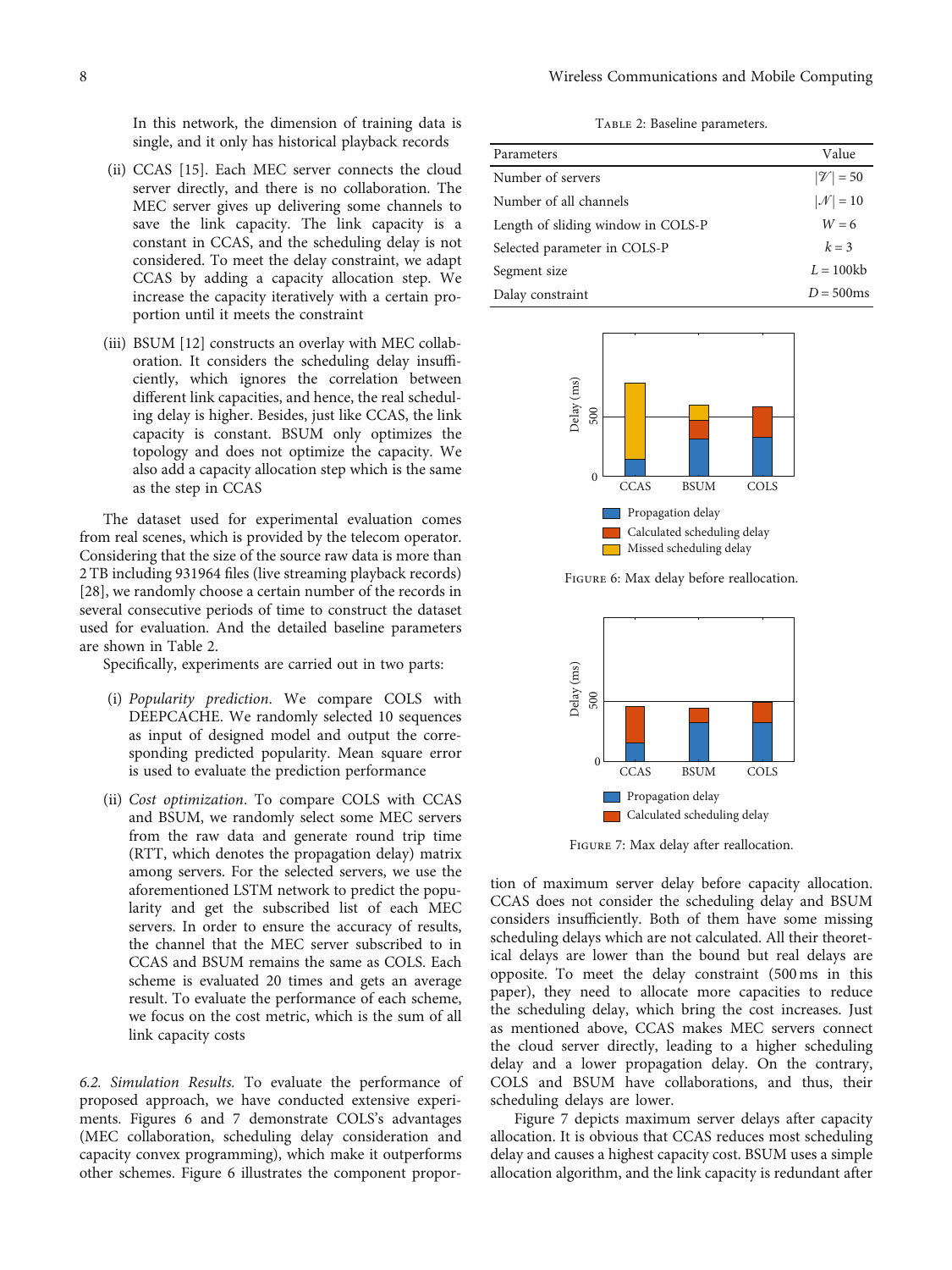

Figure 8: Cost vs. channel number.

the allocation. Hence, the scheduling delay is lower than that of COLS as shown in Figure [7.](#page-7-0) Compared with other schemes, COLS uses convex programming to allocate capacities, which is more efficiently. It makes capacities less redundant and minimizes the cost while the delay is still under the bound (500 ms).

Figure 8 shows the cost versus the channel number. The results demonstrate that COLS outperforms the other two competing schemes, and the cost of COLS is only around half of BSUM/one-third of CCAS when the channel number reaches 6. CCAS gives up delivering some live channels, i.e., users receive the live stream from the cloud server directly, which increases the cloud server scheduling delay and saves the link capacity. When the channel number is low, the overlay topology is simple, and fewer links connect the cloud server, which provides more growth space for the scheduling delay. However, as the channel number increases, the topology becomes complicated, and more links connect the cloud server. CCAS needs more capacities to reduce the scheduling delay. These capacity costs are higher than costs saved by giving up live channels. Inversely, in this case, COLS has the lowest cost because of MEC collaboration, scheduling delay consideration, and convex programming. It is more suitable for multichannel overlay, which is more common in the reality, i.e., COLS is more practicable than other schemes.

Figure 9 presents the difference results between COLS and DEEPCACHE. The mean prediction error of our method is lower than that of DEEPCACHE. This is because COLS adds more information (hours and weekday) to predict the popularity, making it a more accurate.

Figure 10 illustrates the cost versus the server number. It shows that COLS cost is lowest (outperforms others at least 40%) and increases more slowly than that of competing schemes. The reason is that COLS considers both MEC collaboration, scheduling delay, and efficient capacity allocation. In CCAS, all MEC servers connect the cloud server directly. Section [5](#page-5-0) infers that the cloud server connects too much links, leading to a high scheduling delay. To reduce the scheduling delay, CCAS has to increase the link capacity and gets a highest cost. BSUM considers the scheduling delay insufficiently, and the real delay is beyond the bound. It has to allocate more capacity to meet the con-



Figure 9: Mean prediction error of popularity.



Figure 10: Cost vs. server number.



Figure 11: Cost vs. delay constraint.

straint. The allocate algorithm causes redundant capacities and a higher cost.

We plot in Figure 11 the cost versus the delay constraint *D* with 50 servers. When *D* decreases, topology graphs constructed by COLS and BSUM gradually become similar as the graph constructed by CCAS, i.e., MEC servers connect the cloud server directly, and there is no MEC collaboration. The reason is that the propagation delay will accumulate and beyond small constraint if there are collaborations. Therefore, CCAS could give up some live channels to get a lower cost. When *D* increases, all costs of three schemes decrease. COLS has collaborations and convex programming to reduce the cost more quickly than others. In other words,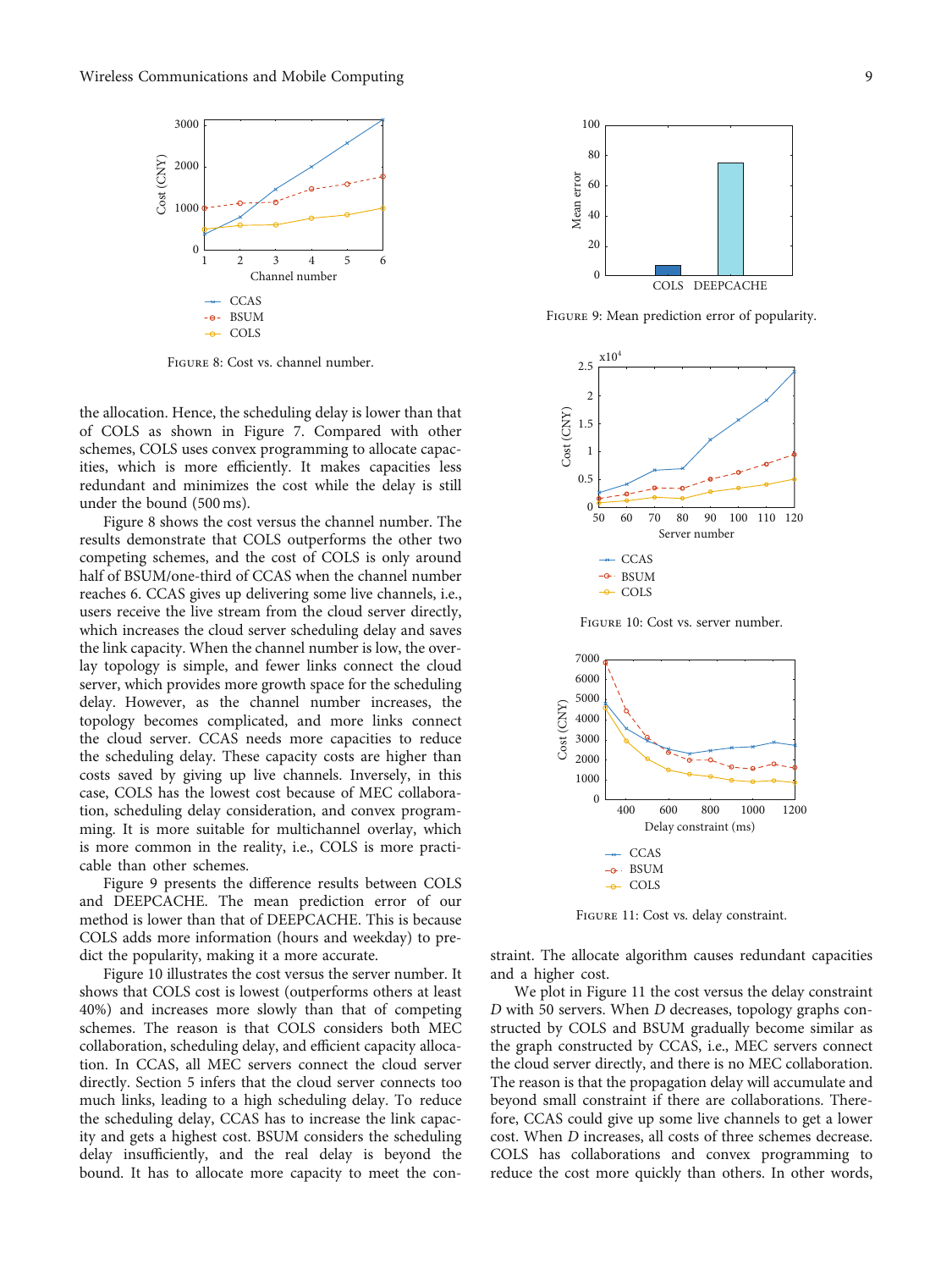<span id="page-9-0"></span>high-cost reductions are achieved by sacrificing a small amount of delay in COLS.

# 7. Conclusion

In this paper, we study the cost optimization of an overlay MEC network for live streaming. Proposed network has a more realistic delaying and topological model, where MEC servers collaborate with each other to delivery streaming. We formulate the problem and propose a framework called COLS, which predicts the popularity by LSTM model and solves optimization problem by greedy scheme and convex programming. Simulation results show that COLS has higher prediction accuracy, reduces the capacity cost by at least 40% compared with state-of-the-art schemes.

## Data Availability

The source data used to support the findings of this study are currently under embargo while the research findings are commercialized. Requests for data, 6 months after publication of this article, will be considered by the corresponding author.

### Disclosure

The abstract was presented at the 8th International Conference on Digital Home (ICDH) 2020.

# Conflicts of Interest

The authors declare that they have no conflicts of interest.

#### Acknowledgments

This work was supported by Guangxi Innovation Driven Development Special Fund Project (AA18118039).

## References

- [1] W. Shi, J. Cao, Q. Zhang, Y. Li, and L. Xu, "Edge computing: vision and challenges," IEEE Internet of Things Journal, vol. 3, no. 5, pp. 637–646, 2016.
- [2] R. Pepper, Cisco Visual Networking Index (VNI) Global Mobile Data Traffic Forecast Update, Cisco, Tech. Rep., 2013.
- [3] H. Lu, C. Gu, F. Luo, W. Ding, and X. Liu, "Optimization of lightweight task offloading strategy for mobile edge computing based on deep reinforcement learning," Future Generation Computer Systems, vol. 102, pp. 847–861, 2020.
- [4] T. Taleb, K. Samdanis, B. Mada, H. Flinck, S. Dutta, and D. Sabella, "On multi-access edge computing: a survey of the emerging 5g network edge cloud architecture and orchestration," IEEE Communications Surveys & Tutorials, vol. 19, no. 3, pp. 1657–1681, 2017.
- [5] K. Bilal and A. Erbad, "Edge computing for interactive media and video streaming," in 2017 Second International Conference on Fog and Mobile Edge Computing (FMEC), pp. 68–73, Valencia, Spain, 2017.
- [6] P. Yuan, Y. Cai, X. Huang, S. Tang, and X. Zhao, "Collaboration improves the capacity of mobile edge computing," IEEE Internet of Things Journal, vol. 6, no. 6, pp. 10610–10619, 2019.
- [7] A. Ndikumana, S. Ullah, T. LeAnh, N. H. Tran, and C. S. Hong, "Collaborative cache allocation and computation offloading in mobile edge computing," in 2017 19th AsiaPacific Network Operations and Management Symposium (APNOMS), pp. 366–369, Seoul, Republic of Korea, September 2017.
- [8] P. Jing, Y. Su, L. Nie, X. Bai, J. Liu, and M. Wang, "Low-rank multi-view embedding learning for micro-video popularity prediction," IEEE Transactions on Knowledge and Data Engineering, vol. 30, no. 8, pp. 1519–1532, 2017.
- [9] J. Xie, Y. Zhu, Z. Zhang et al., "A multimodal variational encoder-decoder framework for micro-video popularity prediction," Proceedings of The Web Conference, vol. 2020, pp. 2542–2548, 2020.
- [10] Q. Fan and N. Ansari, "On cost aware cloudlet placement for mobile edge computing," IEEE/CAA Journal of Automatica Sinica, vol. 6, no. 4, pp. 926–937, 2019.
- [11] L. Tang, Q. Huang, A. Puntambekar, Y.Vigfusson,W. Lloyd, and K. Li, "Popularity prediction of facebook videos for higher quality streaming," in 2017 {USENIX} Annual Technical Conference ({USENIX}{ATC} 17), pp. 111–123, Santa Clara, CA, USA, 2017.
- [12] A. Ndikumana, N. H. Tran, T. M. Ho et al., "Joint communication, computation, caching, and control in big data multi-access edge computing," IEEE Transactions on Mobile Computing, vol. 19, no. 6, pp. 1359–1374, 2020.
- [13] D. Zhang, L. Tan, J. Ren et al., "Near-optimal and truthful online auction for computation offloading in green edgecomputing systems,"IEEE Transactions on Mobile Computing, vol. 19, no. 4, pp. 880–893, 2020.
- [14] Z. Zheng, L. Song, Z. Han, G. Y. Li, and H. V. Poor, "A stackelberg game approach to proactive caching in large-scale mobile edge networks," IEEE Transactions on Wireless Communications, vol. 17, no. 8, pp. 5198–5211, 2018.
- [15] Y. Hung, C. Wang, and R. Hwang, "Optimizing social welfare of live video streaming services in mobile edge computing," IEEE Transactions on Mobile Computing, vol. 19, no. 4, pp. 922–934, 2020.
- [16] Z. Zhang, R. Wang, F. R. Yu, F. Fu, and Q. Yan, "QoS aware transcoding for live streaming in edge-clouds aided hetnets: an enhanced actor-critic approach," IEEE Transactions on Vehicular Technology, vol. 68, no. 11, pp. 11295–11308, 2019.
- [17] Y. Hung, C. Wang, and R. Hwang, "Combinatorial clock auction for live video streaming in mobile edge computing," in IEEE INFOCOM 2018 - IEEE Conference on Computer Communications Workshops (INFOCOM WKSHPS), pp. 196–201, Honolulu, HI, USA, 2018.
- [18] W. Chen, P. Chou, C. Wang, R. Hwang, and W. Chen, "Live video streaming with joint user association and caching placement in mobile edge computing," in 2020 International Conference on Computing, Networking and Communications (ICNC), pp. 796–801, Big Island, HI, USA, 2020.
- [19] A. Narayanan, S. Verma, E. Ramadan, P. Babaie, and Z.-L. Zhang, "Deepcache: a deep learning based framework for content caching," in Proceedings of the 2018 Workshop on Network Meets AI & ML, pp. 48-53, Budapest, Hungary, 2018.
- [20] A.-T. Tran, N.-N. Dao, and S. Cho, "Bitrate adaptation for video streaming services in edge caching systems," IEEE Access, vol. 8, pp. 135844–135852, 2020.
- [21] N.-N. Dao, D. T. Ngo, N.-T. Dinh et al., "Hit ratio and content quality tradeoff for adaptive bitrate streaming in edge caching systems," IEEE Systems Journal, vol. 15, no. 4, pp. 1–4, 2020.